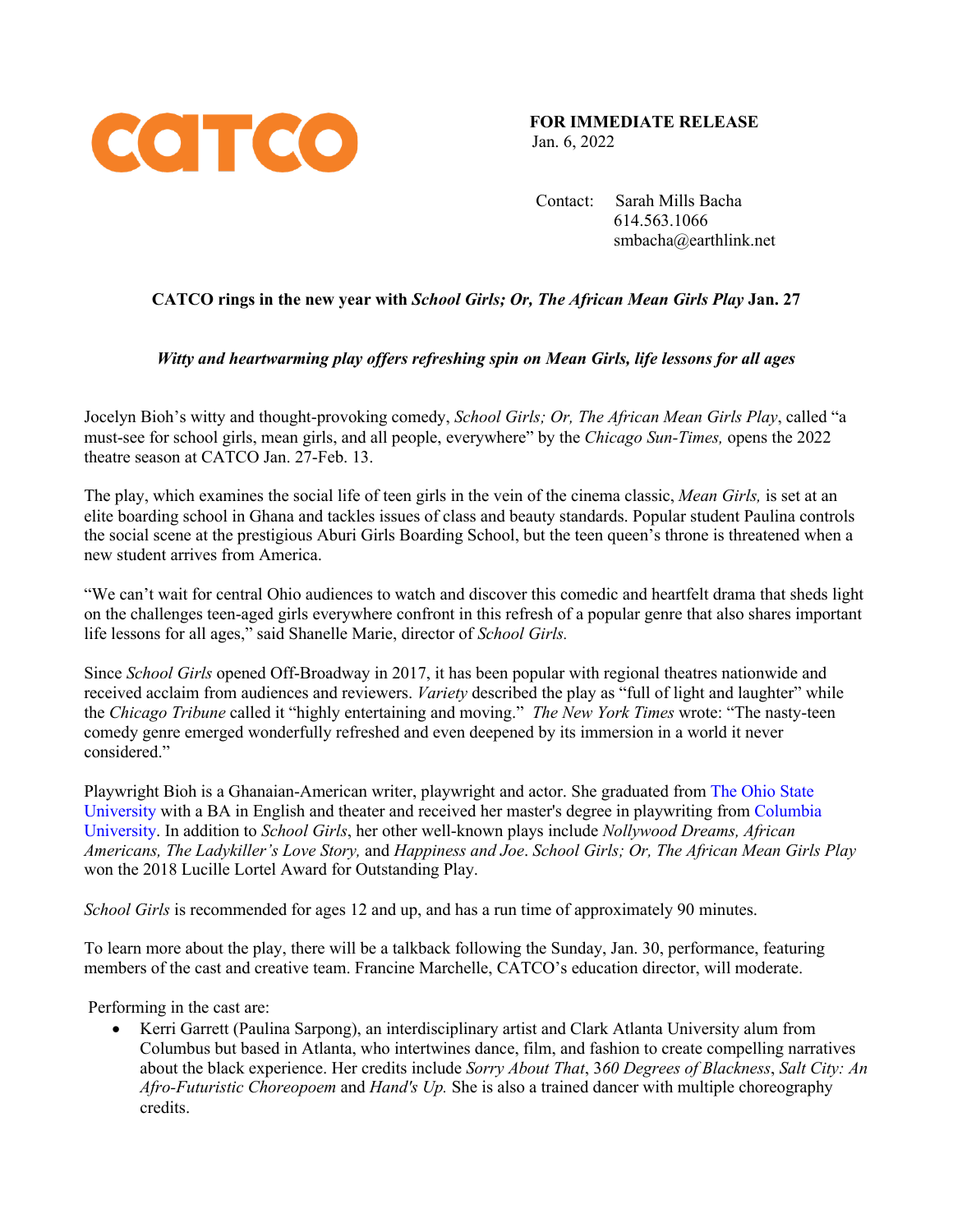- Lisa Glover (Ericka Boafo), a local singer/songwriter, actor and dancer, who is making her CATCO debut. Some of her favorite theatre credits include Deena Jones (*Dreamgirls*); Anita (*West Side Story*); Whatshername (*American Idiot*); and Brooke/Vicki (*Noises Off*).
- Taylor Nelson (Ama), who made her acting debut in ArtPrize 2009 in *Rabbitmitten, U.S.A.* and studied Black and Africana Studies at Denison University. She was recently seen in the Association of University Women's #StandUpToSexism campaign, as well as the indie film *Poser* at the Tribeca Film Festival, and performed in Actors' Theatre of Columbus' production of *The African Company Presents Richard III.*
- Shauna Marie (Nana), who recently performed in CATCO's production of *Mr. Burns, a post-electric play*  as Quincy/Lisa and in *Ain't Misbehavin'* with Trinity Theatre Company at District West in Columbus. Other recent CATCO productions include *My Way, A Musical Tribute to Frank Sinatra* and *Eubie!*
- Jacinda Forbes (Mercy), a senior at Ohio State, where she is studying theatre and strategic communications. She has been involved in Off the Lake Productions' *She Kills Monsters* and *9 to 5: The Musical;* other credits include *Her Naked Skin* and *Legally Blonde: The Musical* at Ohio State's Department of Theatre.
- Sermontee Brown (Gifty), a dancer, singer, producer, actor and model, who is making her CATCO debut in *School Girls*. No stranger to performing – she started dancing at age 3 – she is thrilled to be acting again.
- Wilma Hatton (Headmistress Francis), a longtime Columbus actor, who was most recently seen in Actors' Theatre of Columbus' production of *The African Company Presents Richard III*. Other acting credits include *Company* and *Curtains* with Gallery Players; *Hairspray* with Weathervane Playhouse; *A Raisin in the Sun* with SRO Theater; *How We Got On* and several productions with Available Light Theater; and *Ma Rainey's Black Bottom* with Short North Stage, as well as many commercials and short films.
- Anita Davis (Eloise Amponsah), a Columbus-based actor, vocalist, dancer and model whose numerous credits include work in theatre, film, television, music, video, voiceover and print. She has performed nationwide in such productions as *Steal Away; Stepper's Ball; Sisters; Crumbs from the Table of Joy;* and *The Trip*. Her film credits include *The Endangered; Compensation; Cruel and Unusual;* and *Turning the Corner*, along with the made-for-TV movies *Skin Complex* and the Emmy Award-winning *Our Father*.
- Latifat Sulaimon (Understudy: Paulina, Ama, Nana, Mercy, and Gifty), who is pursuing a BFA in communications of technology with a dance minor at Ohio State. Recent credits include: Swing for Judy, Joan and Alicia in *Small Mouth Sounds*, (Southern Plain Productions); '80s college student in *Wheat Germ* (Netflix); and Ama in *School Girls; Or, The African Mean Girls Play* (Westerville South).

*School Girls'* Director Marie directed *Water Gun Song* in *Short Plays Toward an Antiracist Tomorrow* in fall 2020 and performed in *Home* in 2019 at CATCO. Previously, she was the assistant director of *The Color Purple* with State of the Arts Productions, and a frequent artistic collaborator and board member of the Maroon Arts Group. Her favorite moments on stage include performing for actor, poet and playwright Ruby Dee; Ruth in *A Raisin in the Sun*; Marrell in *This* with Available Light Theatre; and as a Tedx Columbus Women speaker. Her first acting teacher was her grandmother, who brought Paul Lawrence Dunbar's poetry to life.

Other members of the creative team are: Delaney Althauser, wardrobe; Becky Barger Amato, assistant stage manager; Noelle Anderson, music director; Darin Keesings, lighting designer; Tony Koehler, production manager; Lisa McLymont, set designer; Brenda Michna, co-master electrician; Esther Sands, costume designer; Mukwae Wabei Siyolwe, dialect coach; Brooklyn Sabino Smith, props designer; Isaac Steinhour, technical director; Kirsten Upchurch, stage manager; Diallo Wilkerson, sound designer; and Rowan Winterwood, master electrician.

Tickets for *School Girls* are \$45 each and can be purchased at https://www.catco.org/2021-22/schoolgirls/ Thursday, Jan. 27, 7:30 p.m., and Friday, Jan. 28, 8 p.m., are preview performances; opening night is